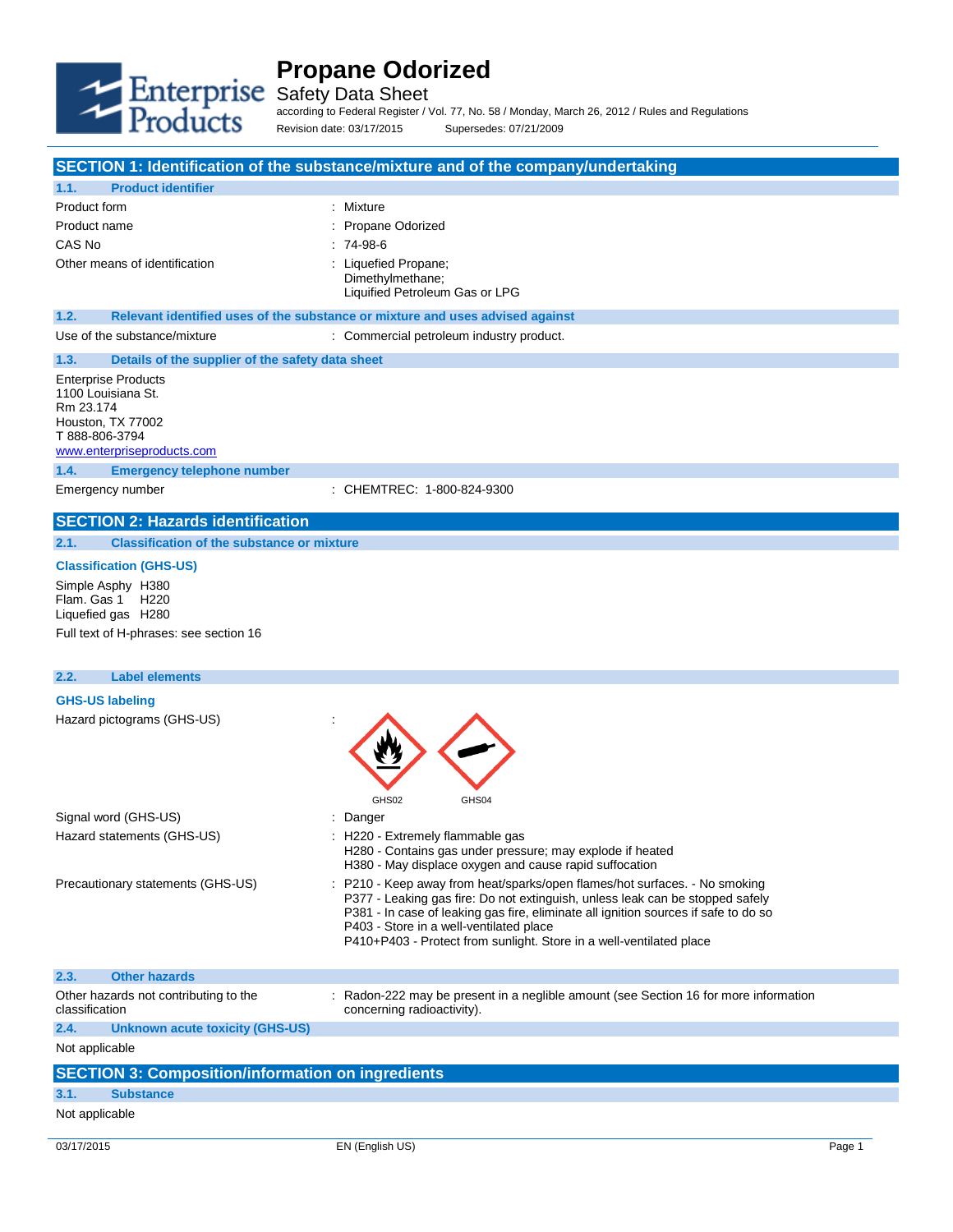## Safety Data Sheet

according to Federal Register / Vol. 77, No. 58 / Monday, March 26, 2012 / Rules and Regulations

| 3.2.<br><b>Mixture</b> |                           |               |                                                                                                                                        |
|------------------------|---------------------------|---------------|----------------------------------------------------------------------------------------------------------------------------------------|
| <b>Name</b>            | <b>Product identifier</b> | $\frac{9}{6}$ | <b>Classification (GHS-US)</b>                                                                                                         |
| Propane                | (CAS No) 74-98-6          | $>= 90$       | Simple Asphy, H380<br>Flam. Gas 1, H220<br>Compressed gas, H280                                                                        |
| Ethane                 | (CAS No) 74-84-0          | < 6           | Flam. Gas 1, H220<br>Compressed gas, H280                                                                                              |
| Isobutane              | (CAS No) 75-28-5          | < 2.5         | Simple Asphy, H380<br>Flam. Gas 1, H220                                                                                                |
| Propylene              | (CAS No) 115-07-1         | < 5           | Flam. Gas 1, H220<br>Compressed gas, H280                                                                                              |
| Ethyl Mercaptan        | (CAS No) 75-08-1          | < 0.1         | Flam. Liq. 2, H225<br>Acute Tox. 4 (Oral), H302<br>Acute Tox. 4 (Inhalation), H332<br>Aquatic Acute 1, H400<br>Aquatic Chronic 1, H410 |

Full text of H-phrases: see section 16

| <b>SECTION 4: First aid measures</b>                                |                                                                                                                                                                                                                                                                                                                                                                                                                                       |
|---------------------------------------------------------------------|---------------------------------------------------------------------------------------------------------------------------------------------------------------------------------------------------------------------------------------------------------------------------------------------------------------------------------------------------------------------------------------------------------------------------------------|
| 4.1.<br><b>Description of first aid measures</b>                    |                                                                                                                                                                                                                                                                                                                                                                                                                                       |
| First-aid measures general                                          | : If you feel unwell, seek medical advice (show the label where possible). Ensure that medical<br>personnel are aware of the material(s) involved and take precautions to protect themselves.                                                                                                                                                                                                                                         |
| First-aid measures after inhalation                                 | : Call 911 or emergency medical service. If not breathing, give artificial respiration. If breathing is<br>difficult, remove victim to fresh air and keep at rest in a position comfortable for breathing. Do<br>not use mouth-to-mouth method if victim ingested or inhaled the substance; give artificial<br>respiration with the aid of a pocket mask equipped with a one-way valve or other proper<br>respiratory medical device. |
| First-aid measures after skin contact                               | : In case of frostbite spray with water for at least 15 minutes. Apply a sterile dressing. Obtain<br>medical assistance.                                                                                                                                                                                                                                                                                                              |
| First-aid measures after eye contact                                | Seek medical attention immediately. Contact with the liquid may cause frostbite and serious<br>damage to eyes. Irrigate copiously with clean, fresh water for at least 15 minutes, holding the<br>eyelids apart.                                                                                                                                                                                                                      |
| First-aid measures after ingestion                                  | : Rinse mouth. Do NOT induce vomiting. Vomiting: prevent asphyxia/aspiration pneumonia.<br>Obtain emergency medical attention.                                                                                                                                                                                                                                                                                                        |
| 4.2.<br>Most important symptoms and effects, both acute and delayed |                                                                                                                                                                                                                                                                                                                                                                                                                                       |
| Symptoms/injuries                                                   | : Asphyxiation. Freeze burns.                                                                                                                                                                                                                                                                                                                                                                                                         |
| Symptoms/injuries after inhalation                                  | : Cough. Shortness of breath. Vapors may cause dizziness or suffocation. Some may be<br>irritating if inhaled at high concentrations.                                                                                                                                                                                                                                                                                                 |
| Symptoms/injuries after skin contact                                | : May cause frostbite.                                                                                                                                                                                                                                                                                                                                                                                                                |
| Symptoms/injuries after eye contact                                 | : May cause frostbite.                                                                                                                                                                                                                                                                                                                                                                                                                |
| Symptoms/injuries after ingestion                                   | : This product is a compressed gas; hence oral exposure and resulting acute toxity are unlikely.                                                                                                                                                                                                                                                                                                                                      |
| Chronic symptoms                                                    | : Inhalation may produce mild intoxication, drowsiness, or loss of coordination. High<br>concentrations produce intoxication followed by loss of consciousness, asphyxiation, and<br>death. Caution is recommended for personnel with pre-existing central nervous system<br>disorders. Personnel with pre-existing chronic respiratory diseases should refrain from<br>breathing this material.                                      |

**4.3. Indication of any immediate medical attention and special treatment needed**

Epinephrine and other sympathomimetic drugs may initiate cardiac arrhythmias (irregular beating) in persons exposed to this material.

|                  | <b>SECTION 5: Firefighting measures</b>               |                                                                                                                                                                                                                                                                                                                           |
|------------------|-------------------------------------------------------|---------------------------------------------------------------------------------------------------------------------------------------------------------------------------------------------------------------------------------------------------------------------------------------------------------------------------|
| 5.1.             | <b>Extinguishing media</b>                            |                                                                                                                                                                                                                                                                                                                           |
|                  | Suitable extinguishing media                          | : Small Fire: Dry Chemical or $CO2$ . Large Fire: Water spray or fog.                                                                                                                                                                                                                                                     |
|                  | Unsuitable extinguishing media                        | : Do not use a heavy water stream.                                                                                                                                                                                                                                                                                        |
| 5.2.             | Special hazards arising from the substance or mixture |                                                                                                                                                                                                                                                                                                                           |
| Fire hazard      |                                                       | : EXTREMELY FLAMMABLE. Will be easily ignited by heat, sparks or flames. Vapors from<br>liquefied gas are initially heavier than air and spread along ground. Vapors may travel to source<br>of ignition and flash back. Cylinders exposed to fire may vent and release flammable gas<br>through pressure relief devices. |
| Explosion hazard |                                                       | : May form flammable/explosive vapor-air mixture. Containers may explode when heated.<br>Ruptured cylinders may rocket.                                                                                                                                                                                                   |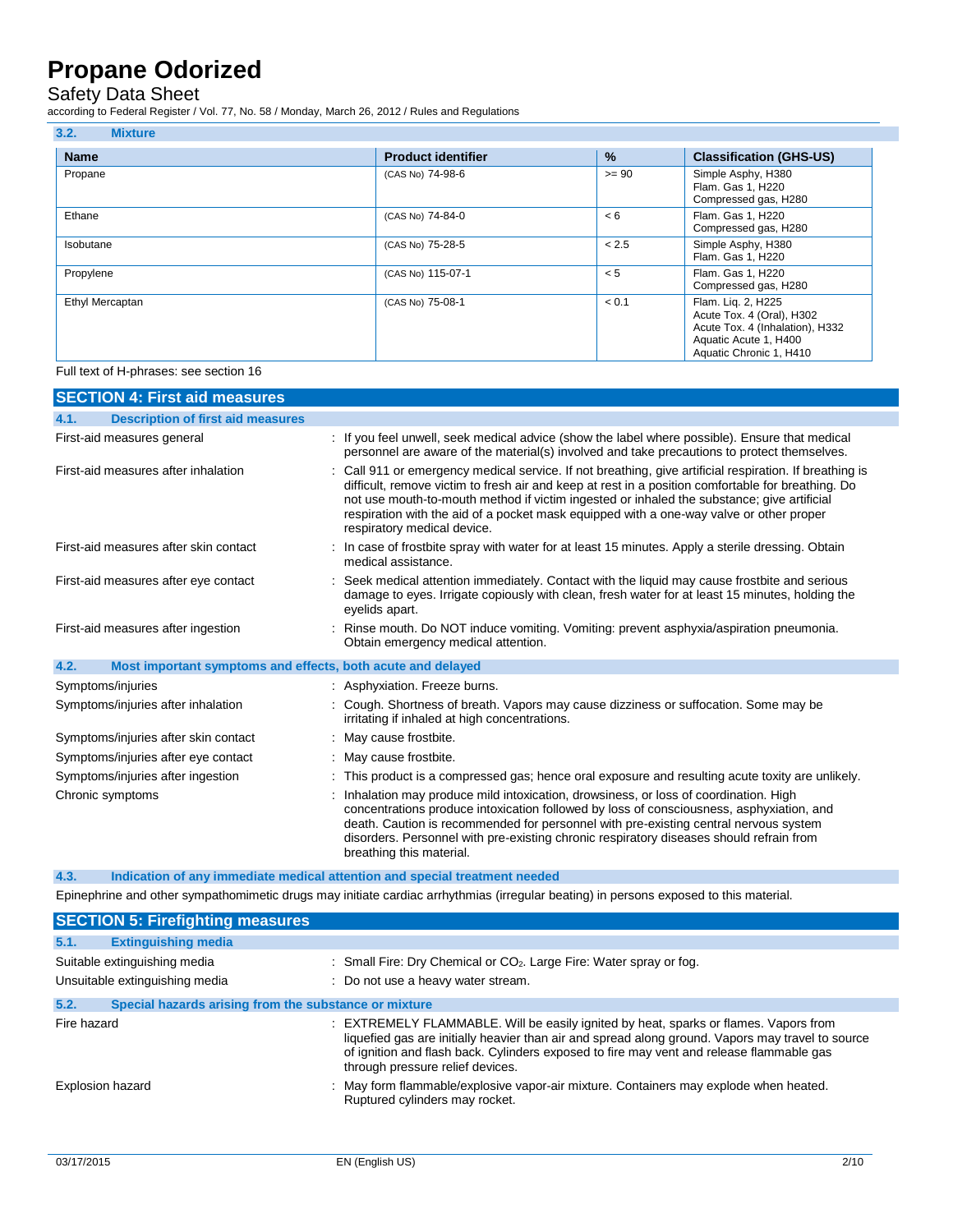Safety Data Sheet

according to Federal Register / Vol. 77, No. 58 / Monday, March 26, 2012 / Rules and Regulations

| 5.3.<br><b>Advice for firefighters</b>                                                                  |                                                                                                                                                                                                                                                                                                                                                                                                                                                                                                                                                                                                                                                                       |
|---------------------------------------------------------------------------------------------------------|-----------------------------------------------------------------------------------------------------------------------------------------------------------------------------------------------------------------------------------------------------------------------------------------------------------------------------------------------------------------------------------------------------------------------------------------------------------------------------------------------------------------------------------------------------------------------------------------------------------------------------------------------------------------------|
| Firefighting instructions                                                                               | Move containers from fire area if you can do it without risk. Fight fire from maximum distance or<br>use unmanned hose holders or monitor nozzles. Cool containers with flooding quantities of<br>water until well after fire is out. Do not direct water at source of leak or safety devices; icing<br>may occur. Withdraw immediately in case of rising sound from venting safety devices or<br>discoloration of tank. ALWAYS stay away from tanks engulfed in fire. For massive fire, use<br>unmanned hose holders or monitor nozzles; if this is impossible, withdraw from area and let fire<br>burn.                                                             |
| Protection during firefighting                                                                          | Wear positive pressure self-contained breathing apparatus (SCBA). Structural firefighters'<br>protective clothing will only provide limited protection. Always wear thermal protective clothing<br>when handling refrigerated/cryogenic liquids.                                                                                                                                                                                                                                                                                                                                                                                                                      |
| <b>SECTION 6: Accidental release measures</b>                                                           |                                                                                                                                                                                                                                                                                                                                                                                                                                                                                                                                                                                                                                                                       |
| Personal precautions, protective equipment and emergency procedures<br>6.1.                             |                                                                                                                                                                                                                                                                                                                                                                                                                                                                                                                                                                                                                                                                       |
| General measures                                                                                        | : DO NOT EXTINGUISH A LEAKING GAS FIRE UNLESS LEAK CAN BE STOPPED. Remove<br>ignition sources. Evacuate area.                                                                                                                                                                                                                                                                                                                                                                                                                                                                                                                                                         |
| 6.1.1.<br>For non-emergency personnel                                                                   |                                                                                                                                                                                                                                                                                                                                                                                                                                                                                                                                                                                                                                                                       |
| Emergency procedures                                                                                    | : Evacuate unnecessary personnel.                                                                                                                                                                                                                                                                                                                                                                                                                                                                                                                                                                                                                                     |
| 6.1.2.<br>For emergency responders                                                                      |                                                                                                                                                                                                                                                                                                                                                                                                                                                                                                                                                                                                                                                                       |
| Protective equipment                                                                                    | Equip cleanup crew with proper protection.                                                                                                                                                                                                                                                                                                                                                                                                                                                                                                                                                                                                                            |
| Emergency procedures                                                                                    | : Ventilate area. As an immediate precautionary measure, isolate spill or leak area for at least<br>100 meters (330 feet) in all directions. Keep unauthorized personnel away. Stay upwind. Keep<br>out of low areas.                                                                                                                                                                                                                                                                                                                                                                                                                                                 |
| 6.2.<br><b>Environmental precautions</b>                                                                |                                                                                                                                                                                                                                                                                                                                                                                                                                                                                                                                                                                                                                                                       |
| Prevent entry to sewers and public waters. Notify authorities if liquid enters sewers or public waters. |                                                                                                                                                                                                                                                                                                                                                                                                                                                                                                                                                                                                                                                                       |
| 6.3.<br>Methods and material for containment and cleaning up                                            |                                                                                                                                                                                                                                                                                                                                                                                                                                                                                                                                                                                                                                                                       |
| For containment                                                                                         | ELIMINATE all ignition sources (no smoking, flares, sparks or flames in immediate area). All<br>equipment used when handling the product must be grounded. Stop leak if you can do it<br>without risk. Do not walk through spilled material. If possible, turn leaking containers so that gas<br>escapes rather than liquid. Use water spray to reduce vapors or divert vapor cloud drift. Avoid<br>allowing water runoff to contact spilled.                                                                                                                                                                                                                         |
| Methods for cleaning up                                                                                 | All equipment used when handling the product must be grounded. Prevent entry into<br>waterways, sewers, basements or confined areas. Isolate area until gas has dispersed.                                                                                                                                                                                                                                                                                                                                                                                                                                                                                            |
| <b>SECTION 7: Handling and storage</b>                                                                  |                                                                                                                                                                                                                                                                                                                                                                                                                                                                                                                                                                                                                                                                       |
| <b>Precautions for safe handling</b><br>7.1.                                                            |                                                                                                                                                                                                                                                                                                                                                                                                                                                                                                                                                                                                                                                                       |
| Additional hazards when processed                                                                       | : Handle empty containers with care because residual vapors are flammable. Flammable gas.<br>Hazardous waste due to potential risk of explosion.                                                                                                                                                                                                                                                                                                                                                                                                                                                                                                                      |
| Precautions for safe handling                                                                           | : Use only with adequate ventilation. Wear appropriate personal protective equipment and use<br>exposure controls. Avoid all contact with skin and eyes. Avoid breathing product dust or vapors.<br>Use explosion-proof electrical (ventilating, lighting and material handling) equipment. Do not<br>reuse container. Remove contaminated clothing immediately. Wash with soap and water after<br>working with this product.                                                                                                                                                                                                                                         |
| Hygiene measures                                                                                        | Contaminated work clothing should not be allowed out of the workplace. Do not eat, drink or<br>smoke when using this product. Wash hands and other exposed areas with mild soap and<br>water before eating, drinking or smoking and when leaving work.                                                                                                                                                                                                                                                                                                                                                                                                                |
| 7.2.<br><b>Conditions for safe storage, including any incompatibilities</b>                             |                                                                                                                                                                                                                                                                                                                                                                                                                                                                                                                                                                                                                                                                       |
| <b>Technical measures</b>                                                                               | : Proper grounding procedures to avoid static electricity should be followed.                                                                                                                                                                                                                                                                                                                                                                                                                                                                                                                                                                                         |
| Storage conditions                                                                                      | Keep only in the original container in a cool, well ventilated place away from: all heat sources,<br>direct sunlight, where freezing is possible, incompatible materials, and away from oxygen<br>cylinders or other oxidizers by a minimum distance of 20 feet, or by a barrier of non-<br>combustible material at least 5 feet high having a fire rating of at least 1/2 hour. Store in the<br>original container or an approved alternative made from compatible material. Do not store in<br>unlabelled containers. Treat empty containers in a similar fashion as residual product may<br>exist. Keep container closed when not in use. Keep in fireproof place. |
| Incompatible products                                                                                   | Strong bases. Strong acids.                                                                                                                                                                                                                                                                                                                                                                                                                                                                                                                                                                                                                                           |
| Incompatible materials                                                                                  | Sources of ignition. Direct sunlight. Heat sources.                                                                                                                                                                                                                                                                                                                                                                                                                                                                                                                                                                                                                   |
| Storage temperature                                                                                     | $:$ <= 50 °C (Based on Propane content)                                                                                                                                                                                                                                                                                                                                                                                                                                                                                                                                                                                                                               |
| Storage area                                                                                            | : Store in a well-ventilated place.                                                                                                                                                                                                                                                                                                                                                                                                                                                                                                                                                                                                                                   |
| 03/17/2015                                                                                              | EN (English US)<br>3/10                                                                                                                                                                                                                                                                                                                                                                                                                                                                                                                                                                                                                                               |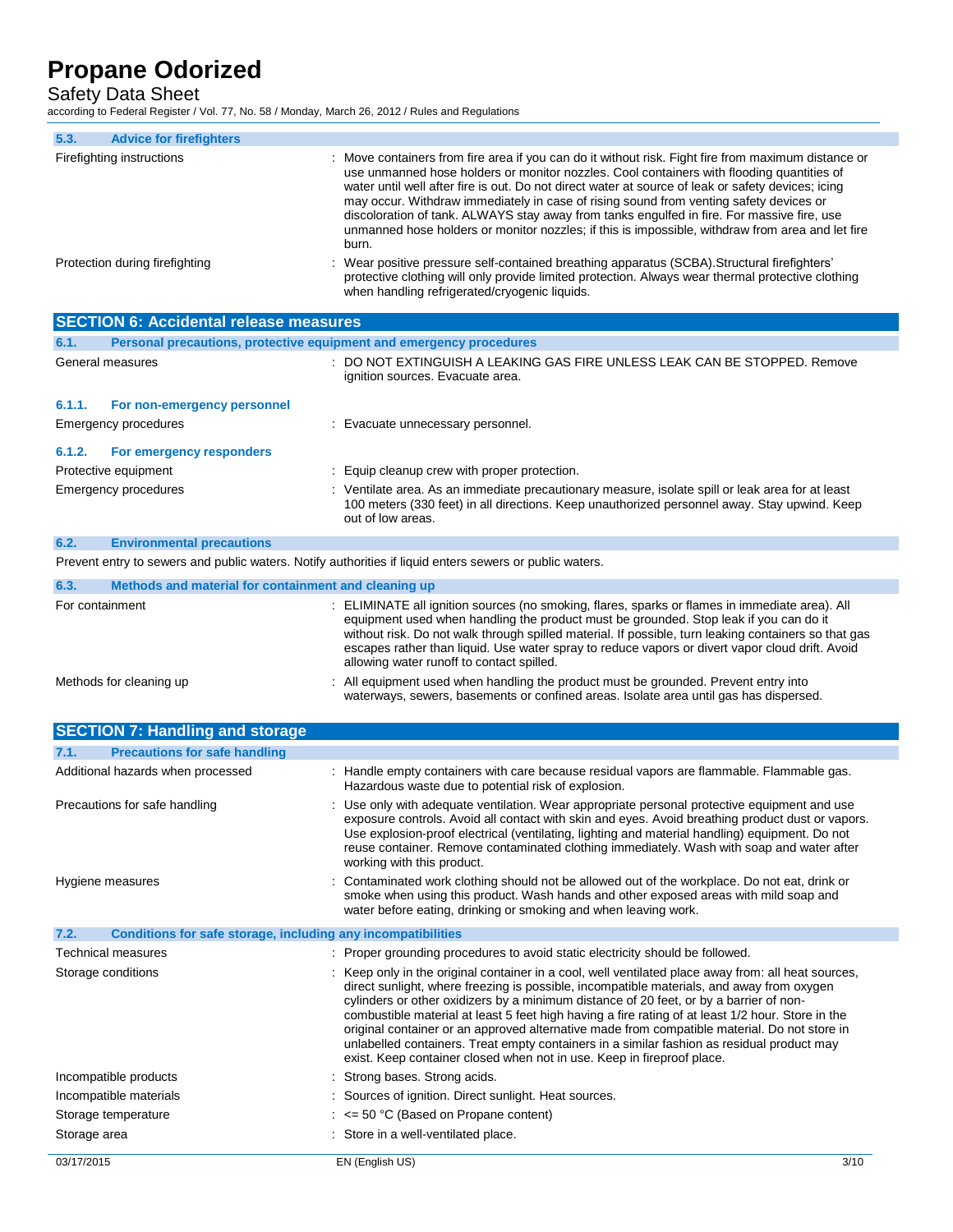## Safety Data Sheet

according to Federal Register / Vol. 77, No. 58 / Monday, March 26, 2012 / Rules and Regulations

### **7.3. Specific end use(s)**

Commercial petroleum industry product.

| <b>Control parameters</b><br>8.1.                   | <b>SECTION 8: Exposure controls/personal protection</b> |                                                                                                                                                 |
|-----------------------------------------------------|---------------------------------------------------------|-------------------------------------------------------------------------------------------------------------------------------------------------|
| Propane (74-98-6)                                   |                                                         |                                                                                                                                                 |
| <b>ACGIH</b>                                        | ACGIH TWA (ppm)                                         | $0.50$ ppm                                                                                                                                      |
| <b>ACGIH</b>                                        | Remark (ACGIH)                                          | URT irr; CNS impair                                                                                                                             |
| <b>OSHA</b>                                         | OSHA PEL (TWA) (mg/m <sup>3</sup> )                     | 1800 mg/m <sup>3</sup>                                                                                                                          |
| <b>OSHA</b>                                         | OSHA PEL (TWA) (ppm)                                    | 1000 ppm                                                                                                                                        |
| <b>OSHA</b>                                         | OSHA PEL (Ceiling) (mg/m <sup>3</sup> )                 | $25 \text{ mg/m}^3$                                                                                                                             |
| <b>OSHA</b>                                         | OSHA PEL (Ceiling) (ppm)                                | 10 ppm                                                                                                                                          |
|                                                     |                                                         |                                                                                                                                                 |
| Propane (74-98-6)                                   |                                                         |                                                                                                                                                 |
| <b>ACGIH</b>                                        | ACGIH TWA (mg/m <sup>3</sup> )                          | 4508 mg/m <sup>3</sup>                                                                                                                          |
| <b>ACGIH</b>                                        | ACGIH TWA (ppm)                                         | 2500 ppm                                                                                                                                        |
| <b>ACGIH</b>                                        | Remark (ACGIH)                                          | Asphyxiant; CNS effects; Explosive                                                                                                              |
| <b>OSHA</b>                                         | OSHA PEL (TWA) (mg/m <sup>3</sup> )                     | 1800 mg/m <sup>3</sup>                                                                                                                          |
| <b>OSHA</b>                                         | OSHA PEL (TWA) (ppm)                                    | 1000 ppm                                                                                                                                        |
| Ethane (74-84-0)                                    |                                                         |                                                                                                                                                 |
| <b>ACGIH</b>                                        | ACGIH TWA (ppm)                                         | Formerly 1000 ppm Based on Aliphatic hydrocarbon<br>gases, Alkanes [C1-C4]; Refer to Appendix F:<br>Minimal Oxygen Content of the 2014 TLV Book |
| <b>ACGIH</b>                                        | Remark (ACGIH)                                          | Simple Asphyxiant if Oxygen level is 18% by volume;<br>Explosive                                                                                |
| <b>OSHA</b>                                         | Not applicable                                          |                                                                                                                                                 |
| Propylene (115-07-1)                                |                                                         |                                                                                                                                                 |
| <b>ACGIH</b>                                        | ACGIH TWA (mg/m <sup>3</sup> )                          | $860$ mg/m <sup>3</sup>                                                                                                                         |
| <b>ACGIH</b>                                        | ACGIH TWA (ppm)                                         | 500 ppm                                                                                                                                         |
| <b>ACGIH</b><br>Remark (ACGIH)<br>Asphyxia; URT irr |                                                         |                                                                                                                                                 |
| <b>OSHA</b>                                         | Not applicable                                          |                                                                                                                                                 |
| <b>Isobutane (75-28-5)</b>                          |                                                         |                                                                                                                                                 |
| <b>ACGIH</b>                                        | ACGIH STEL (ppm)                                        | 1000 ppm                                                                                                                                        |
| <b>OSHA</b>                                         | OSHA PEL (TWA) (mg/m <sup>3</sup> )                     | none                                                                                                                                            |
|                                                     |                                                         |                                                                                                                                                 |
| Ethyl Mercaptan (75-08-1)                           |                                                         |                                                                                                                                                 |
| <b>ACGIH</b>                                        | <b>ACGIH TWA (ppm)</b>                                  | 0.50 ppm                                                                                                                                        |
| <b>ACGIH</b>                                        | Remark (ACGIH)                                          | URT irr; CNS impair                                                                                                                             |
|                                                     | OSHA PEL (Ceiling) (mg/m <sup>3</sup> )                 | $25 \text{ mg/m}^3$                                                                                                                             |
| <b>OSHA</b>                                         |                                                         |                                                                                                                                                 |

| 8.2.<br><b>EXPOSURE CONTROIS</b>  |                                                                                                                                     |
|-----------------------------------|-------------------------------------------------------------------------------------------------------------------------------------|
| Appropriate engineering controls  | Provide adequate general and local exhaust ventilation. Ensure exposure is below occupational<br>exposure limits (where available). |
| Personal protective equipment     | : Avoid all unnecessary exposure.                                                                                                   |
| Materials for protective clothing | Nitrile.                                                                                                                            |
| Hand protection                   | Wear chemically resistant protective gloves.                                                                                        |
| Eye protection                    | Employees should be provided with and required to use splash-proof safety goggles and splash                                        |

eye wash station is operable and nearby.

shields where there is any possibility of product coming in contact with the eyes. Ensure that an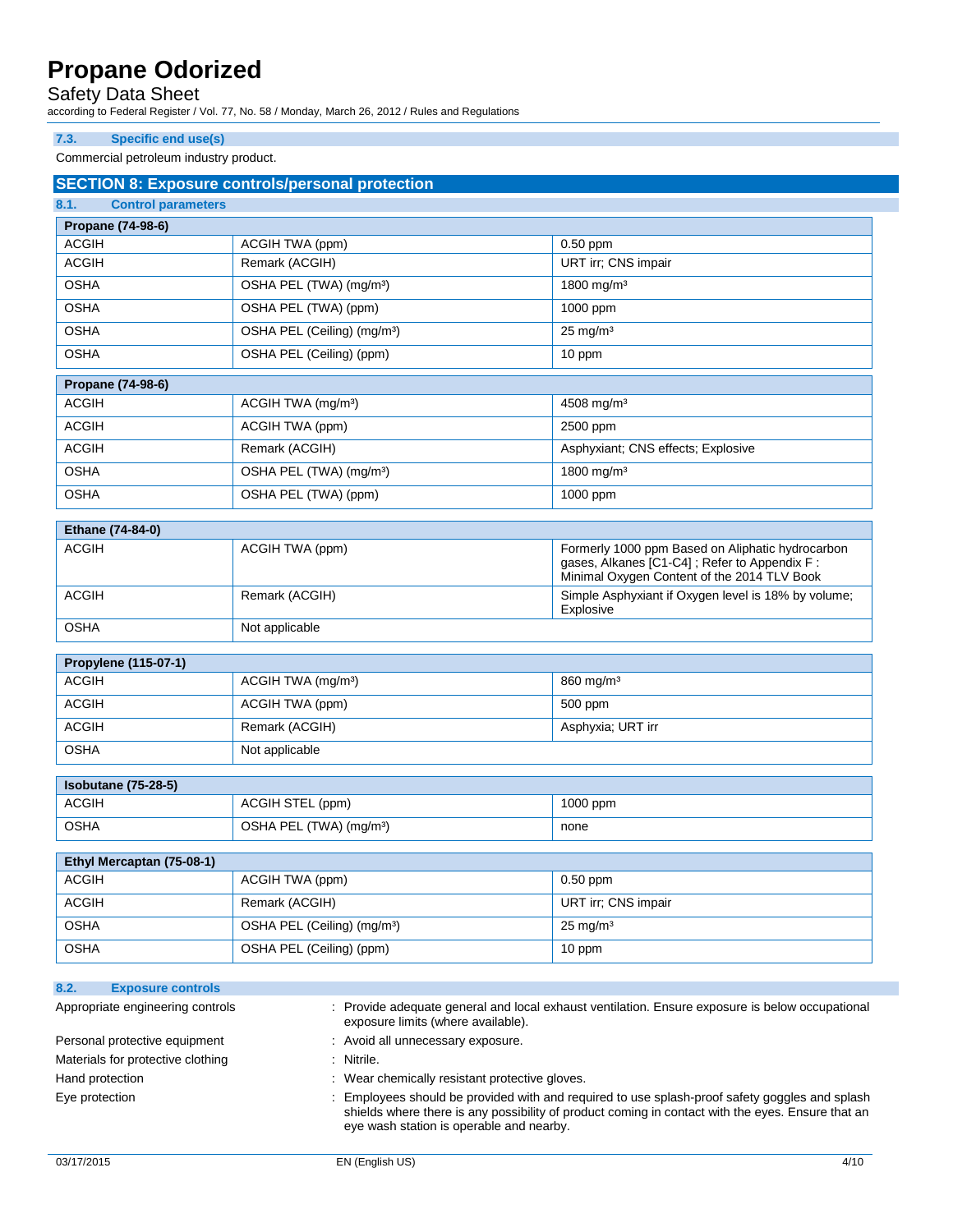## Safety Data Sheet

according to Federal Register / Vol. 77, No. 58 / Monday, March 26, 2012 / Rules and Regulations

| Skin and body protection | $\therefore$ Wear fire resistant clothing (FRC).                                        |
|--------------------------|-----------------------------------------------------------------------------------------|
| Respiratory protection   | Depending on airborne concentration, a full-face supplied air respirator is recommended |
|                          | because air purifying respirators cannot provide adequate protection.                   |

## **SECTION 9: Physical and chemical properties**

| 9.1.<br>Information on basic physical and chemical properties |                                                |  |
|---------------------------------------------------------------|------------------------------------------------|--|
| Physical state                                                | : Gas                                          |  |
| Color                                                         | : Colorless gas or liquified gas               |  |
| Odor                                                          | Distinct skunk-like odor                       |  |
| Odor threshold                                                | Not Established<br>Not Established             |  |
| pH                                                            | : Not Applicable                               |  |
| Relative evaporation rate (butyl acetate=1)                   | : Not Established                              |  |
| Relative evaporation rate (ether=1)                           | : Not Established                              |  |
| Melting point                                                 | : Not Established                              |  |
| Freezing point                                                | : -305 °C (-517°F)                             |  |
| Boiling point                                                 | -44 °C (-47°F)                                 |  |
| Flash point                                                   | : -160 °C (-256°F)                             |  |
| Auto-ignition temperature                                     | : 449 °C (840°F)                               |  |
| Decomposition temperature                                     | : No data available                            |  |
| Flammability (solid, gas)                                     | : No data available                            |  |
| Vapor pressure                                                | 208 psig max @ 100°F                           |  |
| Relative vapor density at 20 °C                               | : 1.5 at 101 kPa                               |  |
| Relative density                                              | : No data available                            |  |
| Specific gravity / density                                    | : $0.51$ at 40 °F                              |  |
| Solubility                                                    | : Insoluble.                                   |  |
| Log Pow                                                       | : No data available                            |  |
| Log Kow                                                       | No data available                              |  |
| Viscosity, kinematic                                          | No data available                              |  |
| Viscosity, dynamic                                            | No data available                              |  |
| Explosive properties                                          | : Vapors may form explosive mixtures with air. |  |
| Oxidizing properties                                          | : No data available                            |  |
| <b>Explosive limits</b>                                       | $: 2 - 9.5$ vol %                              |  |
| 9.2.<br><b>Other information</b>                              |                                                |  |
| Gas group                                                     | : Liquefied gas                                |  |

**SECTION 10: Stability and reactivity**

### **10.1. Reactivity**

Not reactive under normal use and conditions.

**10.2. Chemical stability**

This product is anticipated to be stable under normal ambient storage and handling conditions of temperature and pressure.

**10.3. Possibility of hazardous reactions**

Hazardoes polymerization will not occur.

**10.4. Conditions to avoid**

Air contact. Heat, sparks, open flame, and other ignition sources.

### **10.5. Incompatible materials**

Oxidizing agent. chlorine. fluorine. bromine and metal catalysts.

### **10.6. Hazardous decomposition products**

Products of thermal decomposition include sulfur oxides, carbon oxides and nitrogen oxides.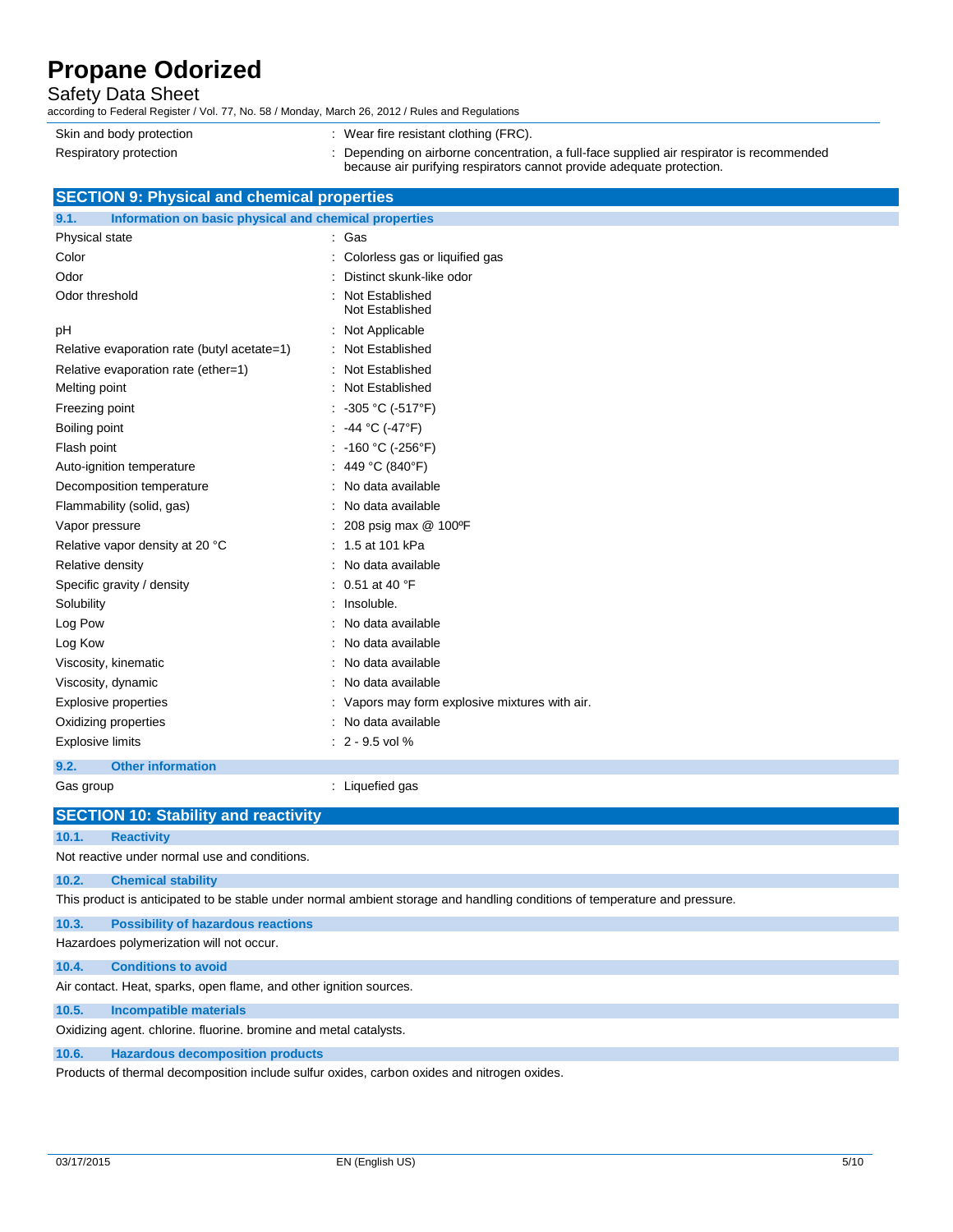## Safety Data Sheet

according to Federal Register / Vol. 77, No. 58 / Monday, March 26, 2012 / Rules and Regulations

| <b>SECTION 11: Toxicological information</b>         |                                                                                                                                                                                                                                                                                                                                                    |
|------------------------------------------------------|----------------------------------------------------------------------------------------------------------------------------------------------------------------------------------------------------------------------------------------------------------------------------------------------------------------------------------------------------|
| <b>Information on toxicological effects</b><br>11.1. |                                                                                                                                                                                                                                                                                                                                                    |
| Acute toxicity                                       | : Not classified                                                                                                                                                                                                                                                                                                                                   |
|                                                      |                                                                                                                                                                                                                                                                                                                                                    |
| Propane ( \f )74-98-6                                |                                                                                                                                                                                                                                                                                                                                                    |
| LD50 oral rat                                        | <b>NE</b>                                                                                                                                                                                                                                                                                                                                          |
| LD50 dermal rabbit                                   | <b>NE</b>                                                                                                                                                                                                                                                                                                                                          |
| LC50 inhalation rat (mg/l)                           | 658 mg/l/4h                                                                                                                                                                                                                                                                                                                                        |
| ATE US (vapors)                                      | 658.000 mg/l/4h                                                                                                                                                                                                                                                                                                                                    |
| ATE US (dust, mist)                                  | 658.000 mg/l/4h                                                                                                                                                                                                                                                                                                                                    |
| Additional information                               | This product is non-toxic and is a simple asphyxiant; however, it does have slight anaesthetic<br>properties and higher concentrations may cause dizziness.                                                                                                                                                                                        |
| Ethane (74-84-0)                                     |                                                                                                                                                                                                                                                                                                                                                    |
| Additional information                               | From a toxicologic standpoint, methane and ethane are of low anaesthetic potency and are<br>practically inert; however, at very high concentrations, they act as a simple asphyxiant and can<br>cause suffocation by displacement of oxygen from breathing atmosphere, below the critical<br>level of 16% oxygen that is required to sustain life. |
| Propylene (115-07-1)                                 |                                                                                                                                                                                                                                                                                                                                                    |
| ATE US (vapors)                                      | 86000.000 mg/l/4h                                                                                                                                                                                                                                                                                                                                  |
| <b>Isobutane (75-28-5)</b>                           |                                                                                                                                                                                                                                                                                                                                                    |
| LC50 inhalation rat (ppm)                            | 570000 ppm                                                                                                                                                                                                                                                                                                                                         |
| ATE US (vapors)                                      | 658.000 mg/l/4h                                                                                                                                                                                                                                                                                                                                    |
| Ethyl Mercaptan (75-08-1)                            |                                                                                                                                                                                                                                                                                                                                                    |
| LD50 oral rat                                        | 682 mg/kg American Industrial Hygiene Association Journal. Vol. 19, Pg. 171, 1958.                                                                                                                                                                                                                                                                 |
| LC50 inhalation rat (ppm)                            | 4420 ppm/4h American Industrial Hygiene Association Journal. Vol. 19, Pg. 171, 1958.                                                                                                                                                                                                                                                               |
| ATE US (oral)                                        | 682.000 mg/kg body weight                                                                                                                                                                                                                                                                                                                          |
| ATE US (gases)                                       | 4420.000 ppmV/4h                                                                                                                                                                                                                                                                                                                                   |
| ATE US (vapors)                                      | 11.200 mg/l/4h                                                                                                                                                                                                                                                                                                                                     |
| ATE US (dust, mist)                                  | 1.500 mg/l/4h                                                                                                                                                                                                                                                                                                                                      |
| Skin corrosion/irritation                            | : Not classified                                                                                                                                                                                                                                                                                                                                   |
|                                                      | pH: Not Applicable                                                                                                                                                                                                                                                                                                                                 |
| Serious eye damage/irritation                        | : Not classified                                                                                                                                                                                                                                                                                                                                   |
|                                                      | pH: Not Applicable                                                                                                                                                                                                                                                                                                                                 |
| Respiratory or skin sensitization                    | : Not classified                                                                                                                                                                                                                                                                                                                                   |
| Germ cell mutagenicity                               | Not classified                                                                                                                                                                                                                                                                                                                                     |
| Carcinogenicity                                      | : Not classified                                                                                                                                                                                                                                                                                                                                   |
|                                                      |                                                                                                                                                                                                                                                                                                                                                    |

| (This product is not listed as a carcinogen by NTP, OSHA, or IARC.) |  |  |
|---------------------------------------------------------------------|--|--|
|---------------------------------------------------------------------|--|--|

| Propylene (115-07-1)                             |                                           |
|--------------------------------------------------|-------------------------------------------|
| IARC group                                       | 3 - Not classifiable                      |
|                                                  |                                           |
| Reproductive toxicity                            | Not classified                            |
| Specific target organ toxicity (single exposure) | Not classified                            |
| Propane (74-98-6)                                |                                           |
| Additional information                           | Exposure may have adverse health effects. |

| Specific target organ toxicity (repeated<br>exposure) | Not classified                                                                                                                       |
|-------------------------------------------------------|--------------------------------------------------------------------------------------------------------------------------------------|
| Propane (74-98-6)                                     |                                                                                                                                      |
| Additional information                                | Repeated exposure may cause frostbite injuries, respiratory, and central nervous system<br>effects, depending on routes of exposure. |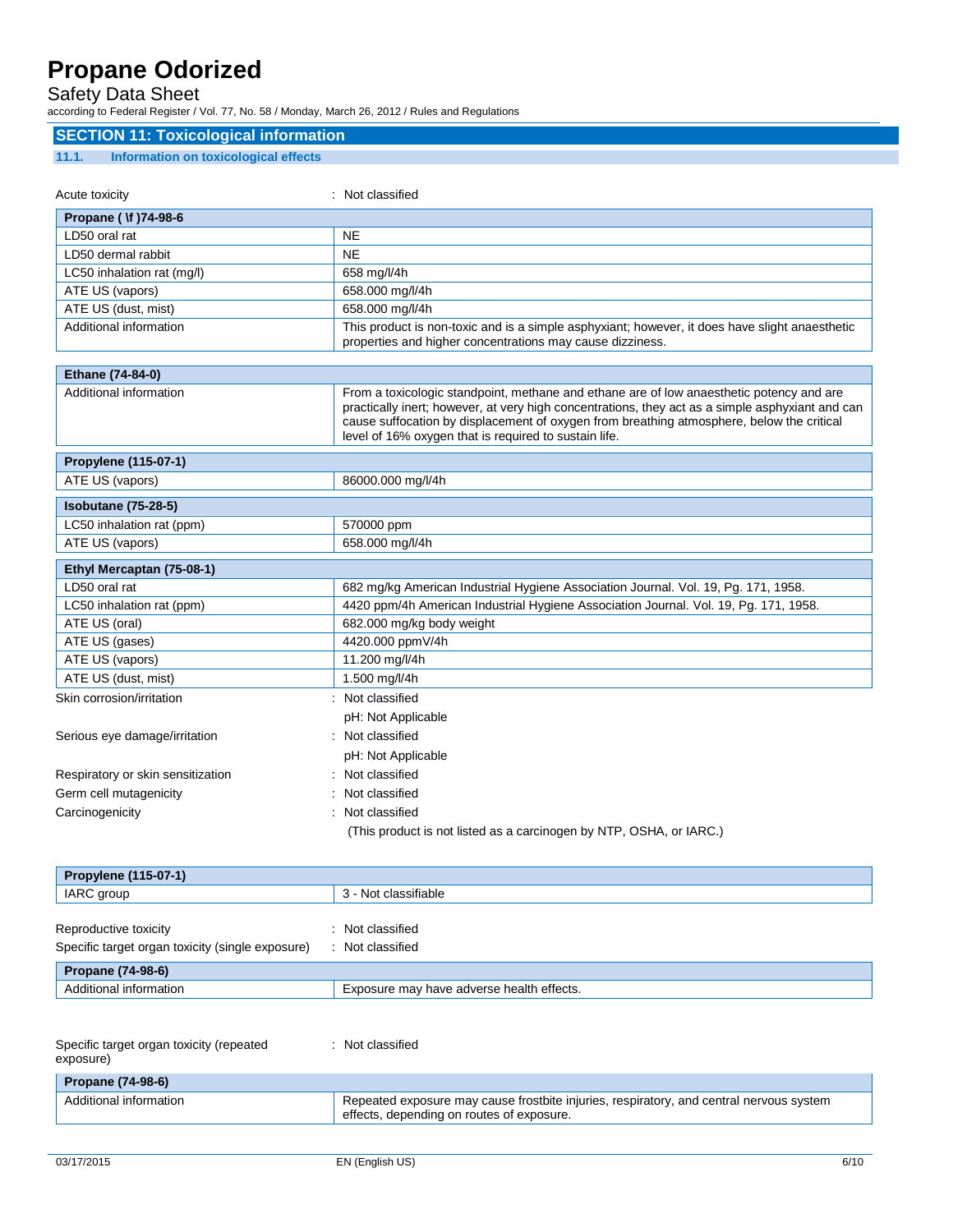## Safety Data Sheet

according to Federal Register / Vol. 77, No. 58 / Monday, March 26, 2012 / Rules and Regulations

| Aspiration hazard                    | : Not classified                                                                                                                                                                                                                                                                                                                                                                                 |
|--------------------------------------|--------------------------------------------------------------------------------------------------------------------------------------------------------------------------------------------------------------------------------------------------------------------------------------------------------------------------------------------------------------------------------------------------|
| Symptoms/injuries after inhalation   | : Cough. Shortness of breath. Vapors may cause dizziness or suffocation. Some may be<br>irritating if inhaled at high concentrations.                                                                                                                                                                                                                                                            |
| Symptoms/injuries after skin contact | : May cause frostbite.                                                                                                                                                                                                                                                                                                                                                                           |
| Symptoms/injuries after eye contact  | : May cause frostbite.                                                                                                                                                                                                                                                                                                                                                                           |
| Symptoms/injuries after ingestion    | : This product is a compressed gas; hence oral exposure and resulting acute toxicity are unlikely.                                                                                                                                                                                                                                                                                               |
| Chronic symptoms                     | : Inhalation may produce mild intoxication, drowsiness, or loss of coordination. High<br>concentrations produce intoxication followed by loss of consciousness, asphyxiation, and<br>death. Caution is recommended for personnel with pre-existing central nervous system<br>disorders. Personnel with pre-existing chronic respiratory diseases should refrain from<br>breathing this material. |

|                   | <b>SECTION 12: Ecological information</b> |                                                             |
|-------------------|-------------------------------------------|-------------------------------------------------------------|
| 12.1.             | <b>Toxicity</b>                           |                                                             |
| Ecology - general |                                           | : This product has no known eco-toxicological effects.      |
| Ecology - water   |                                           | This product is not expected to be harmful to aquatic life. |

| 12.2.<br><b>Persistence and degradability</b>                                                                           |                                              |  |
|-------------------------------------------------------------------------------------------------------------------------|----------------------------------------------|--|
| Propane (74-98-6)                                                                                                       |                                              |  |
| Persistence and degradability<br>Readily biodegradable.                                                                 |                                              |  |
| 12.3.<br><b>Bioaccumulative potential</b>                                                                               |                                              |  |
| Propane (74-98-6)                                                                                                       |                                              |  |
| Bioconcentration factor (BCF REACH)<br>log BCF is about 1.56-1.78; therefore the product is not expected to accumulate. |                                              |  |
| Bioaccumulative potential                                                                                               | No ecological damage caused by this product. |  |
| Propane (74-98-6)                                                                                                       |                                              |  |
| Log Pow                                                                                                                 | 2.3                                          |  |

## **12.4. Mobility in soil**

| <b>Ethane (74-84-0)</b> |                                                                                                          |
|-------------------------|----------------------------------------------------------------------------------------------------------|
| Mobility in soil        | If released to soil, ethane is expected to have very high mobility based upon an estimated Koc<br>of 37. |

| 12.5.<br>Other adverse effects                             |                                                                                                                                                                                                                                                                                 |      |  |
|------------------------------------------------------------|---------------------------------------------------------------------------------------------------------------------------------------------------------------------------------------------------------------------------------------------------------------------------------|------|--|
| Effect on the global warming                               | : No known ecological damage caused by this product.                                                                                                                                                                                                                            |      |  |
| Other information                                          | Avoid release to the environment.                                                                                                                                                                                                                                               |      |  |
| <b>SECTION 13: Disposal considerations</b>                 |                                                                                                                                                                                                                                                                                 |      |  |
| 13.1.<br><b>Waste treatment methods</b>                    |                                                                                                                                                                                                                                                                                 |      |  |
| Waste disposal recommendations                             | : It is recommended that this product, in any form, be incinerated in a suitable combustion<br>chamber for disposal. Empty containers should be disposed of in a similar fashion due to<br>presence of product residue. Follow applicable Federal, state and local regulations. |      |  |
| Additional information                                     | : Handle empty containers with care because residual vapors are flammable. Hazardous waste<br>due to potential risk of explosion.                                                                                                                                               |      |  |
| Ecology - waste materials                                  | : Avoid release to the environment.                                                                                                                                                                                                                                             |      |  |
| <b>SECTION 14: Transport information</b>                   |                                                                                                                                                                                                                                                                                 |      |  |
| In accordance with DOT                                     |                                                                                                                                                                                                                                                                                 |      |  |
| Transport document description                             | : UN1075 Petroleum gases, liquefied or Liquefied petroleum gas, 2.1                                                                                                                                                                                                             |      |  |
| UN-No.(DOT)                                                | $:$ UN1075                                                                                                                                                                                                                                                                      |      |  |
| Proper Shipping Name (DOT)<br>: Petroleum gases, liquefied |                                                                                                                                                                                                                                                                                 |      |  |
|                                                            | or Liquefied petroleum gas                                                                                                                                                                                                                                                      |      |  |
| Department of Transportation (DOT) Hazard<br>Classes       | : 2.1 - Class 2.1 - Flammable gas 49 CFR 173.115                                                                                                                                                                                                                                |      |  |
| 03/17/2015                                                 | EN (English US)                                                                                                                                                                                                                                                                 | 7/10 |  |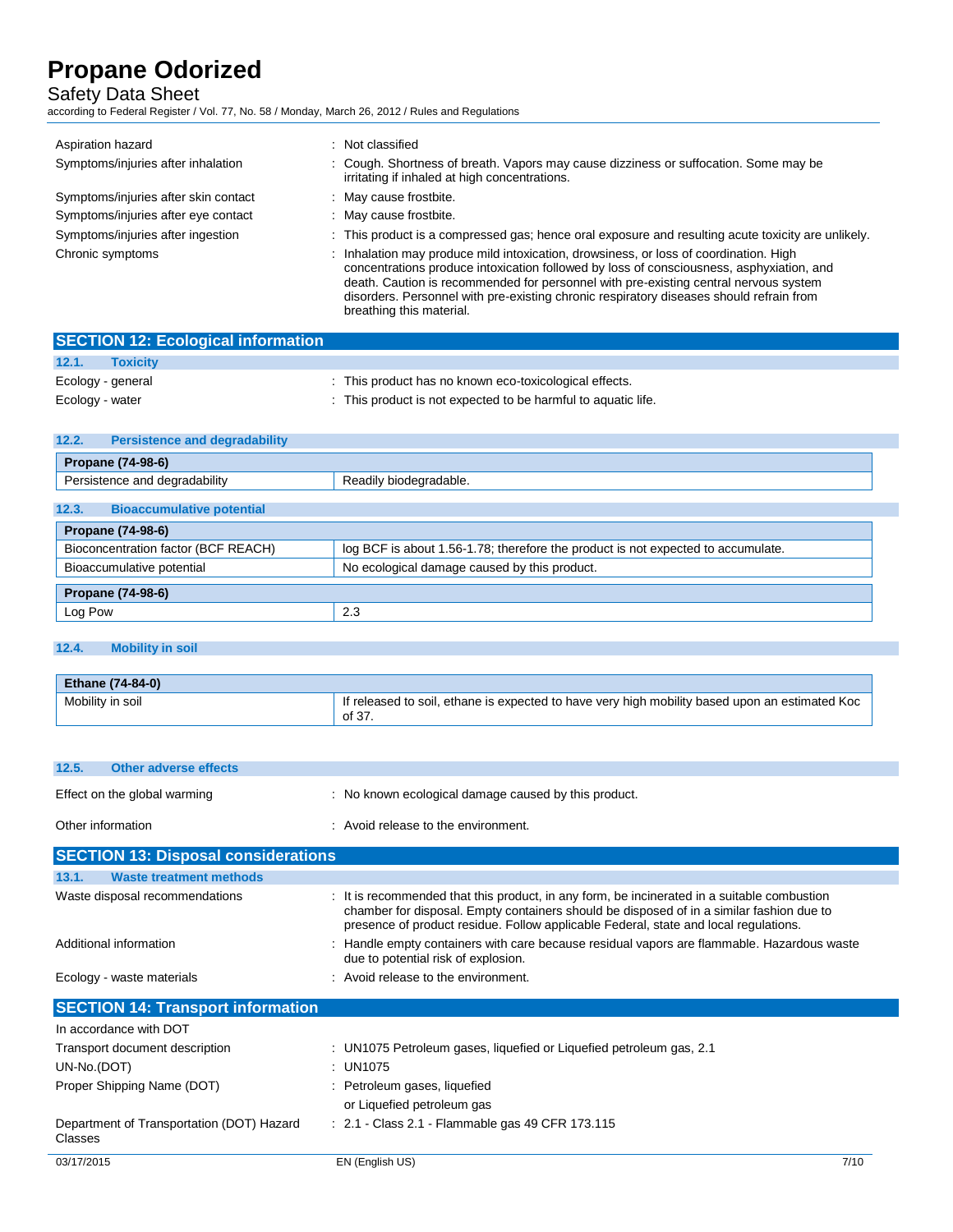# Safety Data Sheet<br>according to Federal Register / \

| Hazard labels (DOT)                                                       | : 2.1 - Flammable gas                                                                                                                                                                                                                                                                                                                                                      |                                                                                                                                                                                                                                                                  |  |  |
|---------------------------------------------------------------------------|----------------------------------------------------------------------------------------------------------------------------------------------------------------------------------------------------------------------------------------------------------------------------------------------------------------------------------------------------------------------------|------------------------------------------------------------------------------------------------------------------------------------------------------------------------------------------------------------------------------------------------------------------|--|--|
|                                                                           |                                                                                                                                                                                                                                                                                                                                                                            |                                                                                                                                                                                                                                                                  |  |  |
|                                                                           |                                                                                                                                                                                                                                                                                                                                                                            |                                                                                                                                                                                                                                                                  |  |  |
| DOT Special Provisions (49 CFR 172.102)                                   |                                                                                                                                                                                                                                                                                                                                                                            | : 19 - For domestic transportation only, the identification number UN1978 may be used in place                                                                                                                                                                   |  |  |
|                                                                           | response information.                                                                                                                                                                                                                                                                                                                                                      | of the identification number specified in column (4) of the 172.101 table. The identification<br>number used must be consistent on package markings, shipping papers and emergency                                                                               |  |  |
|                                                                           |                                                                                                                                                                                                                                                                                                                                                                            | T50 - When portable tank instruction T50 is referenced in Column (7) of the 172.101 Table, the<br>applicable liquefied compressed gases are authorized to be transported in portable tanks in<br>accordance with the requirements of 173.313 of this subchapter. |  |  |
| DOT Packaging Exceptions (49 CFR 173.xxx)                                 | $\therefore$ 306                                                                                                                                                                                                                                                                                                                                                           |                                                                                                                                                                                                                                                                  |  |  |
| DOT Packaging Non Bulk (49 CFR 173.xxx)                                   | : 304                                                                                                                                                                                                                                                                                                                                                                      |                                                                                                                                                                                                                                                                  |  |  |
| DOT Packaging Bulk (49 CFR 173.xxx)                                       | : 314,315                                                                                                                                                                                                                                                                                                                                                                  |                                                                                                                                                                                                                                                                  |  |  |
| DOT Quantity Limitations Passenger aircraft/rail<br>(49 CFR 173.27)       | : Forbidden                                                                                                                                                                                                                                                                                                                                                                |                                                                                                                                                                                                                                                                  |  |  |
| DOT Quantity Limitations Cargo aircraft only (49 : 150 kg)<br>CFR 175.75) |                                                                                                                                                                                                                                                                                                                                                                            |                                                                                                                                                                                                                                                                  |  |  |
| DOT Vessel Stowage Location                                               | : E - The material may be stowed "on deck" or "under deck" on a cargo vessel and on a<br>passenger vessel carrying a number of passengers limited to not more than the larger of 25<br>passengers, or one passenger per each 3 m of overall vessel length, but is prohibited from<br>carriage on passenger vessels in which the limiting number of passengers is exceeded. |                                                                                                                                                                                                                                                                  |  |  |
| DOT Vessel Stowage Other                                                  | 40 - Stow "clear of living quarters"                                                                                                                                                                                                                                                                                                                                       |                                                                                                                                                                                                                                                                  |  |  |
| Marine pollutant                                                          | : Not Listed                                                                                                                                                                                                                                                                                                                                                               |                                                                                                                                                                                                                                                                  |  |  |
| <b>Additional information</b>                                             |                                                                                                                                                                                                                                                                                                                                                                            |                                                                                                                                                                                                                                                                  |  |  |
| Emergency Response Guide (ERG) Number                                     | : 115                                                                                                                                                                                                                                                                                                                                                                      |                                                                                                                                                                                                                                                                  |  |  |
| <b>ADR</b>                                                                |                                                                                                                                                                                                                                                                                                                                                                            |                                                                                                                                                                                                                                                                  |  |  |
| No additional information available                                       |                                                                                                                                                                                                                                                                                                                                                                            |                                                                                                                                                                                                                                                                  |  |  |
| <b>Transport by sea</b>                                                   |                                                                                                                                                                                                                                                                                                                                                                            |                                                                                                                                                                                                                                                                  |  |  |
| No additional information available                                       |                                                                                                                                                                                                                                                                                                                                                                            |                                                                                                                                                                                                                                                                  |  |  |
| <b>Air transport</b>                                                      |                                                                                                                                                                                                                                                                                                                                                                            |                                                                                                                                                                                                                                                                  |  |  |
| Class (IATA)                                                              | : 2.1 - Gases : Flammable                                                                                                                                                                                                                                                                                                                                                  |                                                                                                                                                                                                                                                                  |  |  |
|                                                                           |                                                                                                                                                                                                                                                                                                                                                                            |                                                                                                                                                                                                                                                                  |  |  |
| <b>SECTION 15: Regulatory information</b>                                 |                                                                                                                                                                                                                                                                                                                                                                            |                                                                                                                                                                                                                                                                  |  |  |
| 15.1. US Federal regulations                                              |                                                                                                                                                                                                                                                                                                                                                                            |                                                                                                                                                                                                                                                                  |  |  |
| Propane (74-98-6)                                                         |                                                                                                                                                                                                                                                                                                                                                                            |                                                                                                                                                                                                                                                                  |  |  |
| <b>EPA TSCA Regulatory Flag</b>                                           |                                                                                                                                                                                                                                                                                                                                                                            | This product is listed on the TSCA inventory or otherwise complies with<br>TSCA pre-manufacture notification requirements                                                                                                                                        |  |  |
| SARA Section 311/312 Hazard Classes                                       |                                                                                                                                                                                                                                                                                                                                                                            | Fire hazard                                                                                                                                                                                                                                                      |  |  |

Immediate (acute) health hazard Sudden release of pressure hazard

Not listed on the United States SARA Section 313

## **Ethane (74-84-0)**

Listed on the United States TSCA (Toxic Substances Control Act) inventory Not listed on the United States SARA Section 313

### **Propylene (115-07-1)**

Listed on the United States TSCA (Toxic Substances Control Act) inventory Listed on United States SARA Section 313

### **Isobutane (75-28-5)**

Listed on the United States TSCA (Toxic Substances Control Act) inventory Not listed on the United States SARA Section 313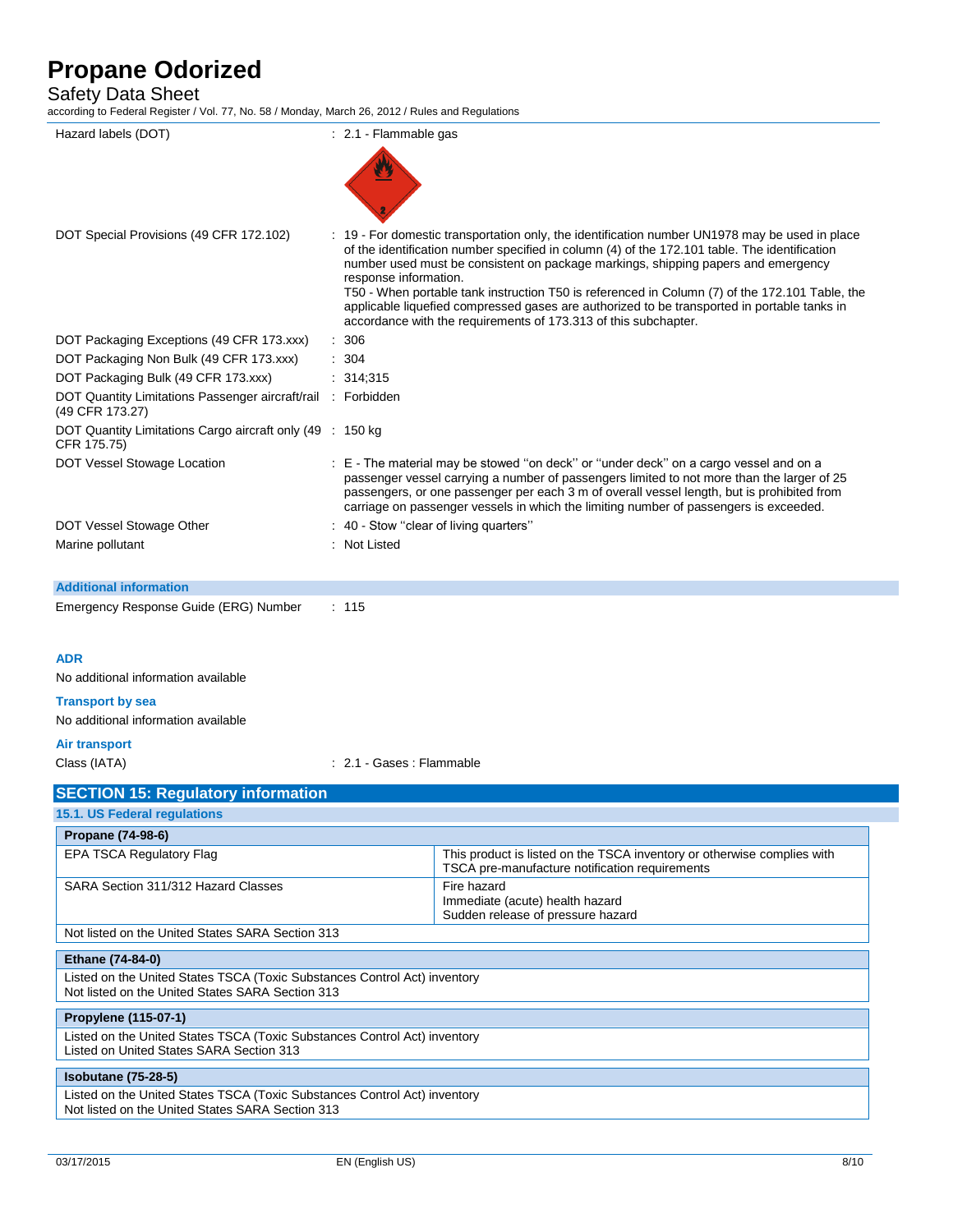## Safety Data Sheet

according to Federal Register / Vol. 77, No. 58 / Monday, March 26, 2012 / Rules and Regulations

### **Ethyl Mercaptan (75-08-1)**

Listed on the United States TSCA (Toxic Substances Control Act) inventory Not listed on the United States SARA Section 313

#### **15.2. International regulations**

**CANADA**

No additional information available

### **EU-Regulations**

No additional information available **Classification according to Regulation (EC) No. 1272/2008 [CLP]**

### **Classification according to Directive 67/548/EEC [DSD] or 1999/45/EC [DPD]**

F+; R12

Full text of R-phrases: see section 16

### **15.2.2. National regulations**

| U.S. - Delaware - Accidental Release Prevention Regulations - Sufficient Quantities<br>U.S. - Delaware - Accidental Release Prevention Regulations - Threshold Quantities<br>U.S. - Delaware - Pollutant Discharge Requirements - Reportable Quantities<br>U.S. - Idaho - Occupational Exposure Limits - TWAs                                                                                                                                                                                                                                                                                                                                                                                                                                                                                                                                                                                                                                                                                                                                                                                                                                                                                                                                                                                                                                                                                                                                                                                                                                                                                                                                                                                                                                                                                                |
|--------------------------------------------------------------------------------------------------------------------------------------------------------------------------------------------------------------------------------------------------------------------------------------------------------------------------------------------------------------------------------------------------------------------------------------------------------------------------------------------------------------------------------------------------------------------------------------------------------------------------------------------------------------------------------------------------------------------------------------------------------------------------------------------------------------------------------------------------------------------------------------------------------------------------------------------------------------------------------------------------------------------------------------------------------------------------------------------------------------------------------------------------------------------------------------------------------------------------------------------------------------------------------------------------------------------------------------------------------------------------------------------------------------------------------------------------------------------------------------------------------------------------------------------------------------------------------------------------------------------------------------------------------------------------------------------------------------------------------------------------------------------------------------------------------------|
|                                                                                                                                                                                                                                                                                                                                                                                                                                                                                                                                                                                                                                                                                                                                                                                                                                                                                                                                                                                                                                                                                                                                                                                                                                                                                                                                                                                                                                                                                                                                                                                                                                                                                                                                                                                                              |
| U.S. - Massachusetts - Oil & Hazardous Material List - Groundwater Reportable<br>Concentration - Reporting Category 2<br>U.S. - Massachusetts - Oil & Hazardous Material List - Groundwater Reportable<br>Concentration - Reporting Category 1<br>U.S. - Massachusetts - Oil & Hazardous Material List - Reportable Quantity<br>U.S. - Massachusetts - Oil & Hazardous Material List - Soil Reportable Concentration -<br><b>Reporting Category 1</b><br>U.S. - Massachusetts - Right To Know List<br>U.S. - Massachusetts - Oil & Hazardous Material List - Soil Reportable Concentration -<br><b>Reporting Category 2</b><br>U.S. - Michigan - Occupational Exposure Limits - TWAs<br>U.S. - Minnesota - Hazardous Substance List<br>U.S. - Minnesota - Permissible Exposure Limits - TWAs<br>U.S. - New Jersey - Discharge Prevention - List of Hazardous Substances<br>U.S. - New Jersey - Environmental Hazardous Substances List<br>U.S. - New Jersey - Right to Know Hazardous Substance List<br>U.S. - New Jersey - Special Health Hazards Substances List<br>U.S. - New Jersey - TCPA - Extraordinarily Hazardous Substances (EHS)<br>U.S. - New York - Occupational Exposure Limits - TWAs<br>U.S. - Ohio - Accidental Release Prevention - Threshold Quantities<br>U.S. - Oregon - Permissible Exposure Limits - TWAs<br>U.S. - Pennsylvania - RTK (Right to Know) List<br>U.S. - Tennessee - Occupational Exposure Limits - TWAs<br>U.S. - Texas - Effects Screening Levels - Long Term<br>U.S. - Texas - Effects Screening Levels - Short Term<br>U.S. - Vermont - Permissible Exposure Limits - TWAs<br>U.S. - Washington - Permissible Exposure Limits - TWAs<br>U.S. - Connecticut - Hazardous Air Pollutants - HLVs (8 hr)<br>U.S. - Connecticut - Hazardous Air Pollutants - HLVs (30 min) |
|                                                                                                                                                                                                                                                                                                                                                                                                                                                                                                                                                                                                                                                                                                                                                                                                                                                                                                                                                                                                                                                                                                                                                                                                                                                                                                                                                                                                                                                                                                                                                                                                                                                                                                                                                                                                              |
|                                                                                                                                                                                                                                                                                                                                                                                                                                                                                                                                                                                                                                                                                                                                                                                                                                                                                                                                                                                                                                                                                                                                                                                                                                                                                                                                                                                                                                                                                                                                                                                                                                                                                                                                                                                                              |

### **Ethane (74-84-0)**

U.S. - New Jersey - Right to Know Hazardous Substance List

U.S. - New York - Reporting of Releases Part 597 - List of Hazardous Substances

### **Propylene (115-07-1)**

- U.S. New Jersey Right to Know Hazardous Substance List
- U.S. New York Reporting of Releases Part 597 List of Hazardous Substances

### **Isobutane (75-28-5)**

- U.S. New Jersey Right to Know Hazardous Substance List
- U.S. New York Reporting of Releases Part 597 List of Hazardous Substances